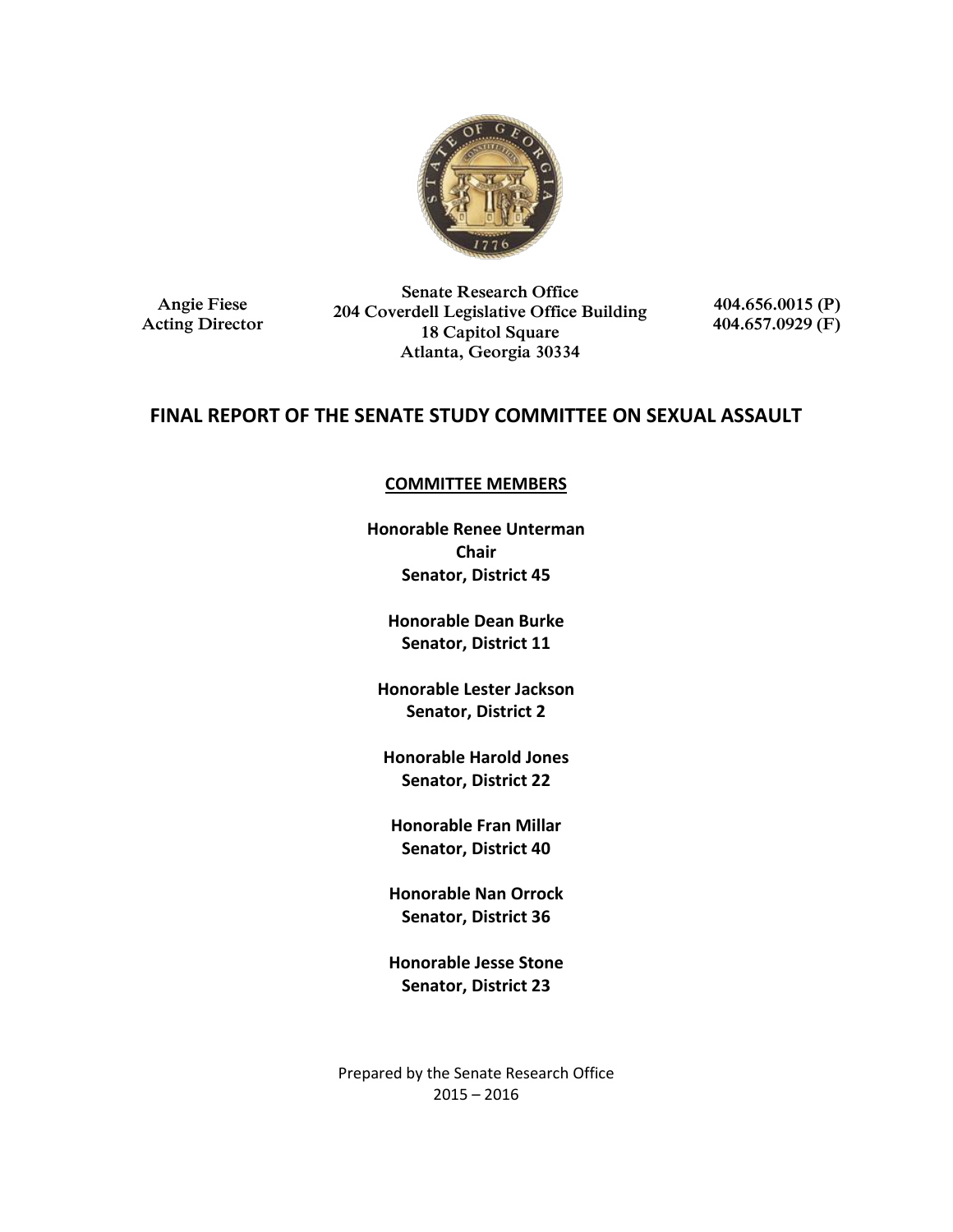# **TABLE OF CONTENTS**

| GICA Memo on Confidentiality and Allegations of Sexual Misconduct  Exhibit E |  |
|------------------------------------------------------------------------------|--|

## **COMMITTEE CREATION, DUTIES, AND FOCUS**

The Senate Study Committee on Sexual Assault (the "Committee") was appointed during the interim by Lieutenant Governor Casey Cagle pursuant to Senate Resolution 4 for the purpose of studying issues surrounding the oversight and procedures for handling sexual assault incidents on school campuses in Georgia.

The Committee was comprised of the following Senate members:

- Senator Dean Burke of the  $11^{th}$ ;
- Senator Lester Jackson of the  $2^{nd}$ ;
- Senator Harold Jones of the  $22^{nd}$ ;
- Senator Fran Millar of the  $40^{th}$ ;
- Senator Nan Orrock of the  $36^{th}$ ;
- Senator Jesse Stone of the 23 $^{nd}$ ; and
- Senator Renee Unterman of the  $45^{th}$ .

Senator Unterman, Chair of the standing Senate Health and Human Services Committee, served as the Chair of the Committee.

The following legislative staff members were assigned to this Committee: Ms. Jennifer Yarber and Mr. Adam Sweat of the Senate Press Office; Ms. Elizabeth Holcomb of the Senate Research Office; Ms. Lynn Whitten of the Office of Legislative Counsel; and Ms. Avi'el Bland, Senate Health and Human Services Committee Secretary and Legislative Assistant to Senator Unterman.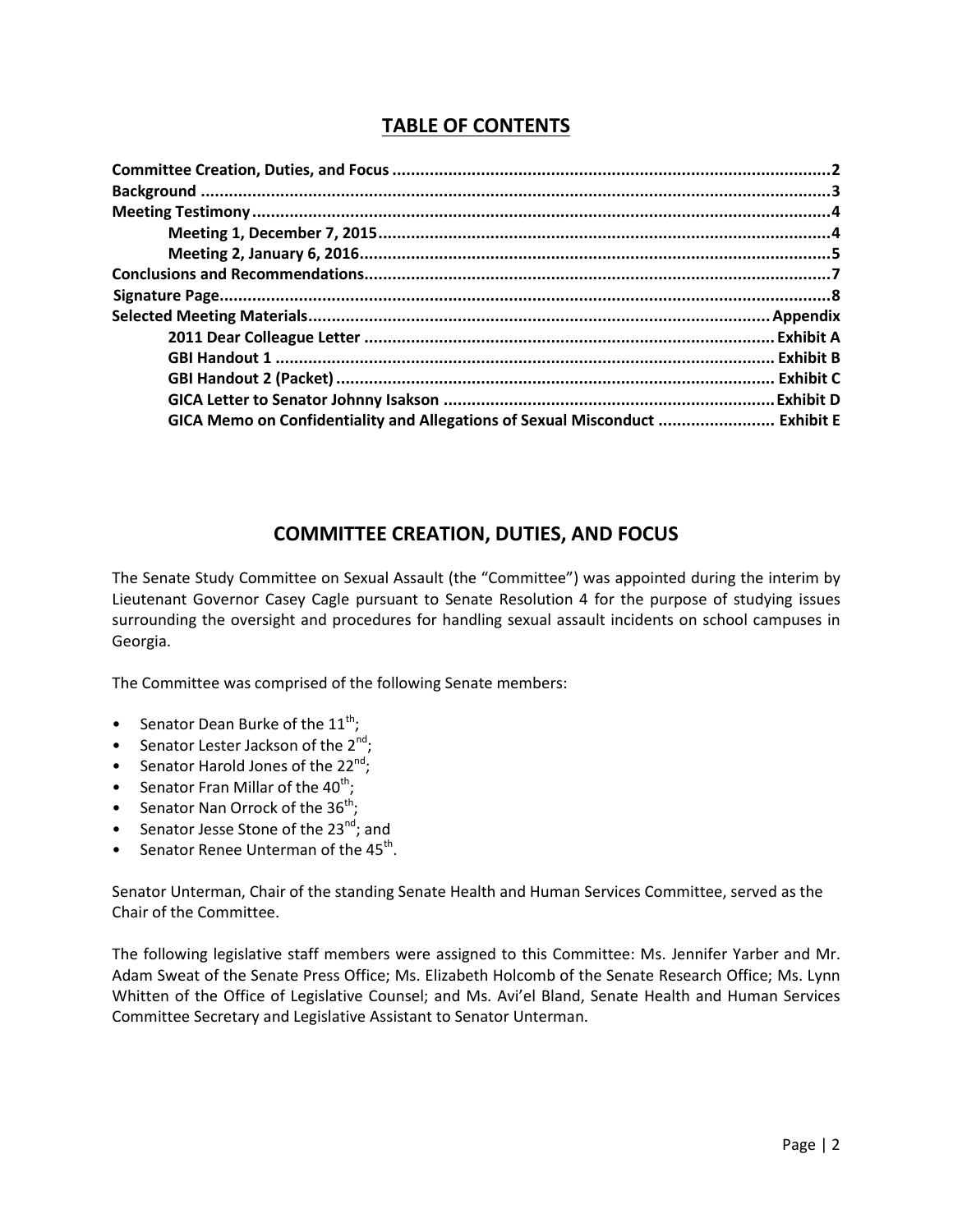### **BACKGROUND**

#### **Overview of Title IX**

Title IX of the Education Amendments of 1972 (Title IX) provides in paragraph (a) of 20 U.S.C. § 1681:

### *No person in the United States shall, on the basis of sex, be excluded from participation in, be denied the benefits of, or be subjected to discrimination under any education program or activity receiving Federal financial assistance.*

Title IX and its implementing regulations, 34 C.F.R. Part 106, essentially prohibit sex-based discrimination in educational institutions that receive federal funding. While it is commonly known for prohibiting gender discrimination in university athletic programs, Title IX also prohibits sexual harassment of students, which includes acts of sexual violence. Title IX's scope and application have been shaped by Supreme Court decisions and guidance issued by the Office for Civil Rights (OCR) within the U.S. Department of Education (ED). The OCR has issued numerous guidance documents to provide the principles that a school should use to recognize and effectively respond to sexual harassment of students in its program as a condition of receiving federal funding.

The OCR issued guidance documents in 1997 and 2001 and most recently issued a "Dear Colleague Letter" (DCL) on April 4, 2011, outlining the obligations of a school in addressing sexual violence on campus. Even though it is not law, the 2011 DCL is of significant importance because it explains the manner in which the OCR will review and enforce Title IX complaints against schools.

#### **Compliance with Requirements of Title IX and Regulations**

According to the 2011 DCL, schools must comply with the procedural requirements outlined in the Title IX implementing regulations by:

- Disseminating a notice of nondiscrimination (34 C.F.R. § 106.9);
- Designating at least one employee to coordinate its efforts to comply with and carry out its responsibilities under Title IX (34 C.F.R. §106.8(a); and
- Adopting and publishing grievance procedures providing for prompt and equitable resolution of student and employee sex discrimination complaints (C.F.R. § 106.9(b)).

The 2011 DCL in its entirety is attached in Exhibit A of the Appendix.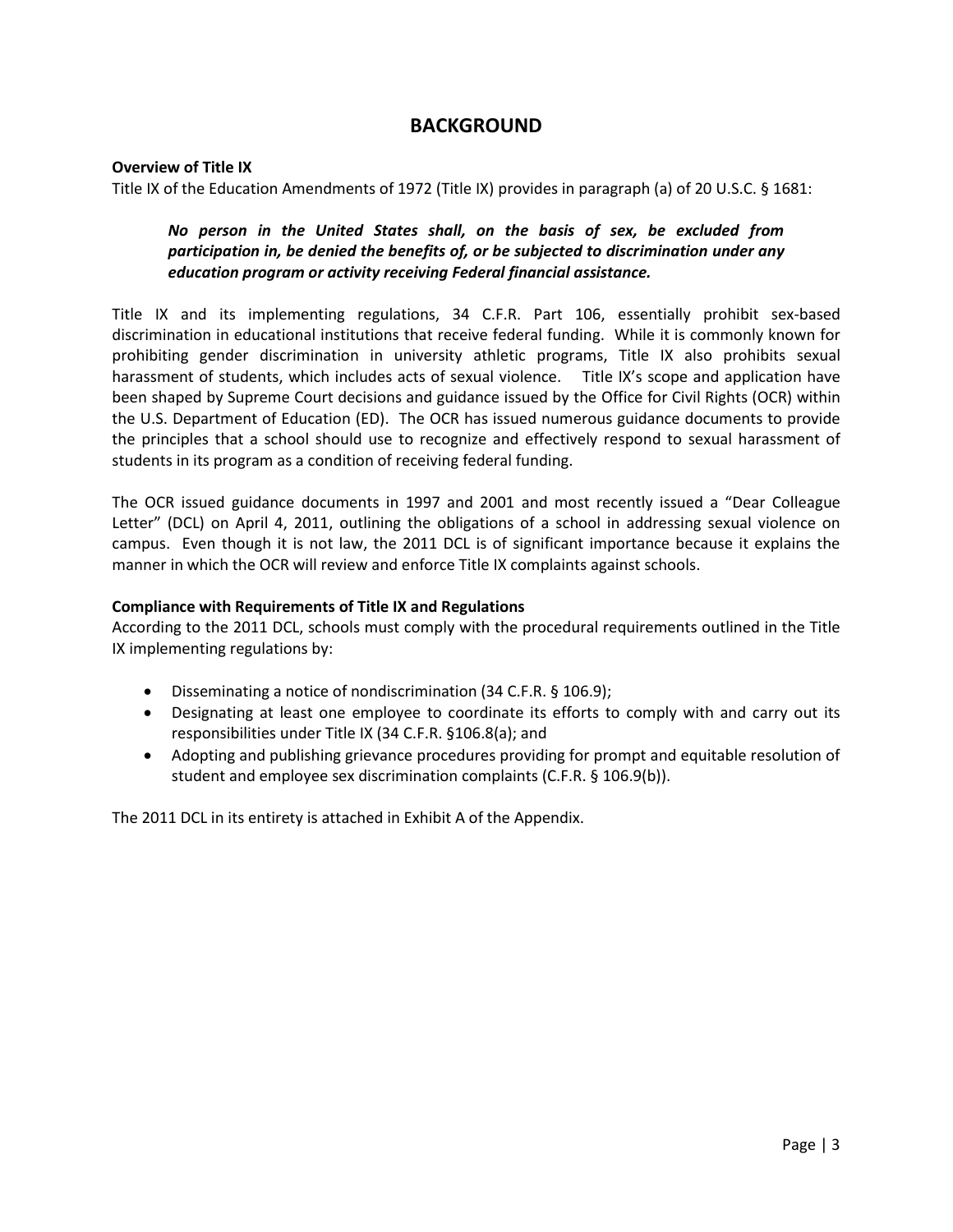### **MEETING TESTIMONY**

This section provides a brief summary of each meeting, including the names and affiliations of individuals who were asked to provide testimony to the Committee. Although testimony has been condensed to ensure the report could be timely submitted, copies of all presentations and materials submitted to the Committee are kept on file in the Senate Research Office.

A significant portion of the testimony heard by the Committee pertained to initiatives that have been put in place following the identification of various issues such as: the procedures and guidelines for addressing an incident of sexual assault on a college campus within the University System of Georgia (USG) and the Georgia Independent College Association (GICA); the coordination between a university and local law enforcement; and the collection and proper storage of rape kits to preserve evidence obtained following an alleged incident of sexual assault.

#### **Meeting 1**

 $\overline{a}$ 

The Committee held its first hearing at the State Capitol on Monday, December 7, 2015. Background information and an overview of the issues to be studied were provided by:

- The Board of Regents of the University System of Georgia (USG): Mr. Nels Peterson, Vice Chancellor for Legal Affairs; and Ms. Kimberly Ballard-Washington, Assistant Vice Chancellor for Legal Affairs and Title IX Administrator.
- The Georgia College and State University: Ms. Qiana Wilson, Interim General Counsel.
- The Georgia Bureau of Investigation: Mr. Vernon Keenan, Director; and Dr. George Herrin, Deputy Director.
- Grady Health System: Mr. Tim Jefferson, General Counsel; and Ms. Lindsay Caulfield, Senior Vice President of Public Affairs.
- Georgia Network to End Sexual Assault (GNESA): Ms. Jennifer Bivins, President and CEO.
- Georgia Coalition Against Domestic Violence: Ms. Allison Smith-Burk, Director of Public Policy.

Mr. Nels Peterson of USG emphasized to the Committee that addressing sex discrimination issues is considered a high priority for USG not only because it is required under Title IX but because "it is the right thing to do." In August 2014, Chancellor Hank Huckaby called for the University System to take a serious and thorough look at what the system is doing across campuses regarding safety and security. The Chancellor established the University System Campus Safety and Security Committee with the following stakeholders representing the campus community: presidents, police chiefs, student affairs professionals, medical and mental health professionals, faculty and students. The University System Campus Safety and Security Committee issued a report of recommendations that, according to Mr. Peterson, prompted a fundamental change in the way USG has been operating across its system of institutions.<sup>1</sup> With these recommendations, Mr. Peterson explained that USG has mandated system-led training and centralized the implementation and oversight of campus safety policies, procedures and requirements.

USG also continues to apply best practices at each of its campuses, which include: (1) requiring education and training for the campus community; (2) developing clear and consistent policies and

 $^{1}$  USG provided the Committee with copies of the Campus Safety and Security Committee's report.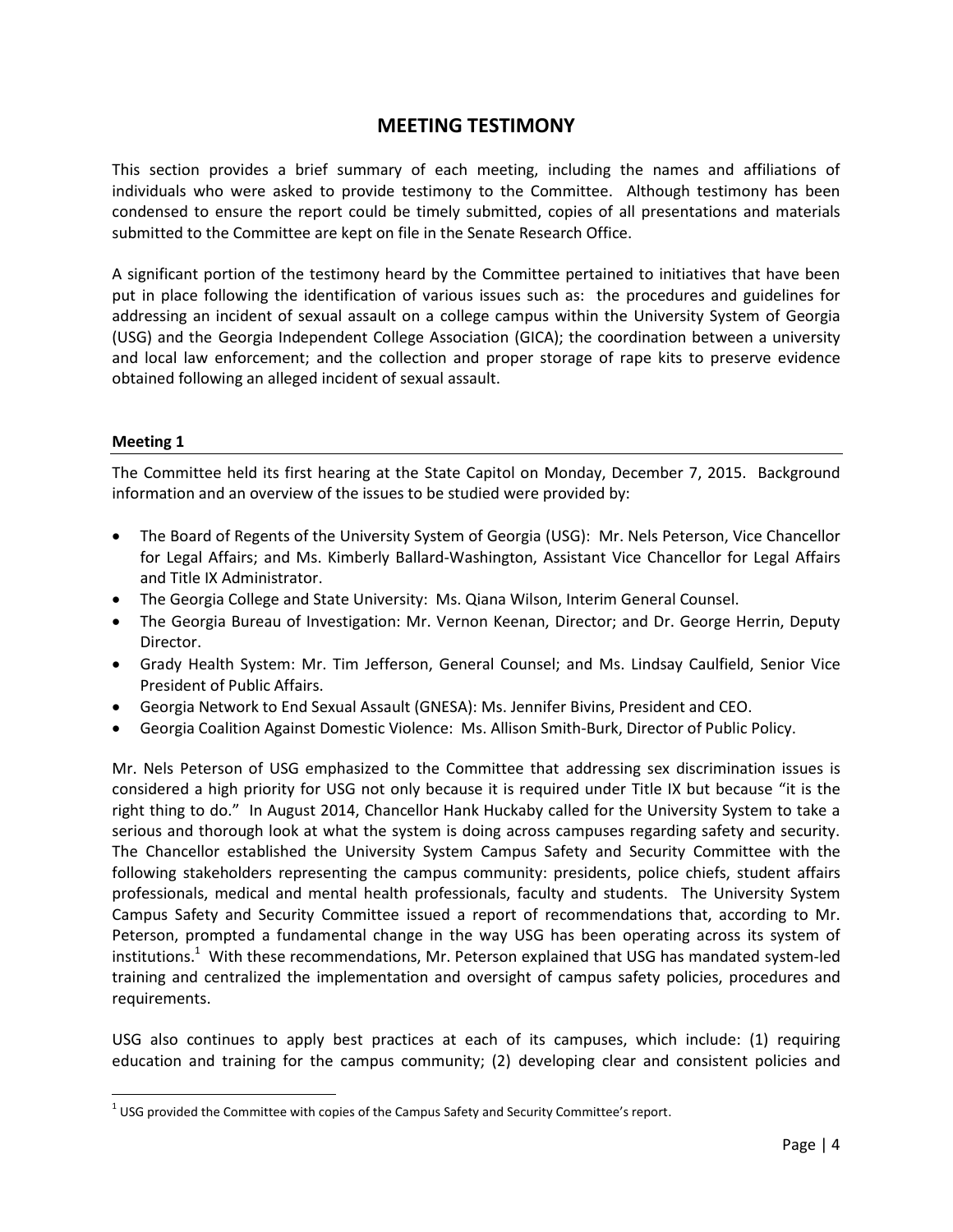procedures for responding to incidents; and (3) balancing law enforcement and victim resources on campuses and in communities.

USG emphasized to the Committee that a rigorous implementation of the University System Campus Safety Committee's recommendations over a clear timeline will improve and strengthen campus safety efforts across its 30 institutions.

The Committee also heard testimony from Mr. Vernon Keenan and Dr. George Herrin of the Georgia Bureau of Investigation (GBI). Mr. Keenan explained to the Committee that the GBI uses the same uniform procedure for investigating all cases of sexual assault. However, he acknowledged the immense public interest in preventing sexual violence on school campuses and understands the priority to treat campus incidents with great sensitivity.

Dr. Herrin of the GBI Crime Lab submitted two handouts to the Committee. The first handout, which is attached in Exhibit B of the Appendix, provides an overview of the GBI Crime Lab's casework reports and backlog. The second packet includes data on sexual assault kits processed by the GBI Crime Lab, the December 2015 Operations Bulletin on the "Sexual Assault Kit Initiative," and the March 2015 Operations Bulletin on the "DNA Analysis Update Operation," attached in Exhibit C of the Appendix.

Next, the Committee received a brief update from Grady Health System on how it works with law enforcement in storing rape kits and ensuring these kits are properly handled and then picked up by law enforcement. The Committee agreed that they have made a lot of headway in addressing the issue of backlogged rape kits discovered in early 2015 and supports their ongoing work with law enforcement.

Finally, Ms. Bivens and Ms. Smith-Burk teamed up to shed light on the issues faced by sexual assault victims in consenting to a rape kit. Discussion covered cases where the evidence obtained from the kit is used to prosecute a defendant and the victim is faced with having to confront the defendant in court. Ms. Bivens and Ms. Smith-Burk agreed that there is work to be done to prevent "victim blaming" and to address cases where a victim does not want to have a rape kit done.

#### **Meeting 2**

On Wednesday, January 6, 2016, the Committee held a second and final meeting at the State Capitol. Testimony was provided by the following individuals:

- Dr. Susanna L. Baxter, President of the Georgia Independent College Association.
- Dr. Marc Shook, Associate Provost & Dean of Student Engagement, LaGrange College.

Dr. Baxter shared with the Committee that the Georgia Independent College Association (GICA) has 26 members and is located all over Georgia with more than 78,000 students. They believe that all students should be treated equally and take the issue of sexual violence on campus very seriously. The Committee also learned that in June 2015, GICA and USG signed a joint agreement for an on-line best-inbreed sexual assault prevention/training system for faculty, staff, and students. Part of this agreement between GICA and USG includes a campus climate survey that will be administered in early 2016.

Dr. Baxter and Dr. Shook explained to the Committee the significance of accommodating requests for confidentiality by complainants and quoted the following statement from the 2011 DCL: "A school should be aware that disregarding requests for confidentiality can have a chilling effect and discourage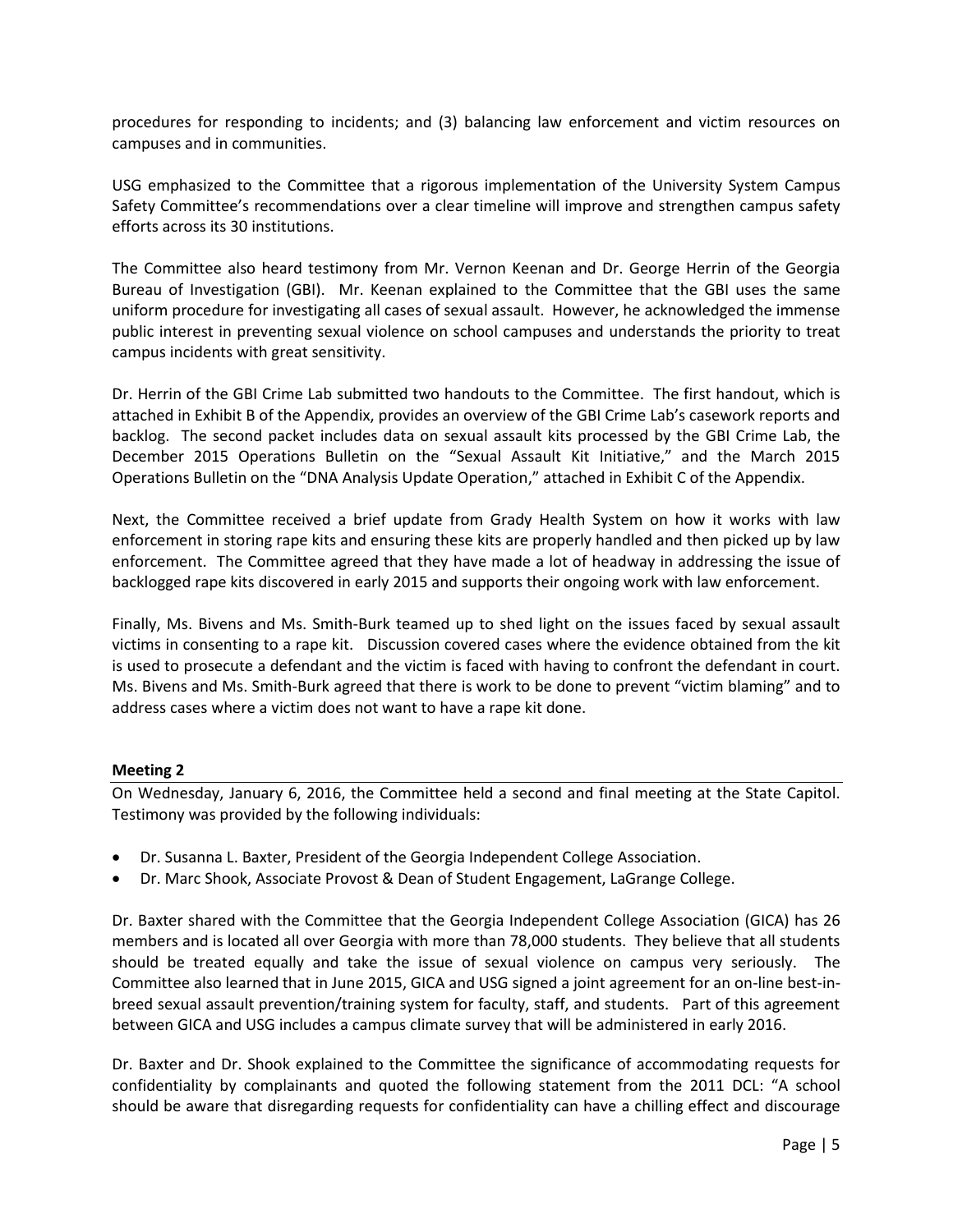other students from reporting sexual violence." They shared multiple documents with the Committee including: a memo outlining the requirements and effect of Title IX, the Jeanne Clery Disclosure of Campus Security Policy and Campus Crime Statistics Act (the Clery Act)<sup>2</sup>, and the Family Educational Rights and Privacy Act (FERPA)<sup>3</sup>; and a letter to Senator Johnny Isakson regarding examples of existing Title IX-oriented efforts by GICA. In the Appendix, the memo is attached Exhibit D and the letter is attached in Exhibit E.

 $\overline{a}$ 

<sup>2</sup> *See* 20 U.S.C. § 1092(f). *See also* the implementing regulations in 34 C.F.R. Part 668, as revised by the Violence Against Women Reauthorization Act of 2013 (VAWA).

<sup>3</sup> *See* 20 U.S.C. § 1232(g). *See also* the implementing regulations in 34 C.F.R. Part 99, restricting disclosure of educational records.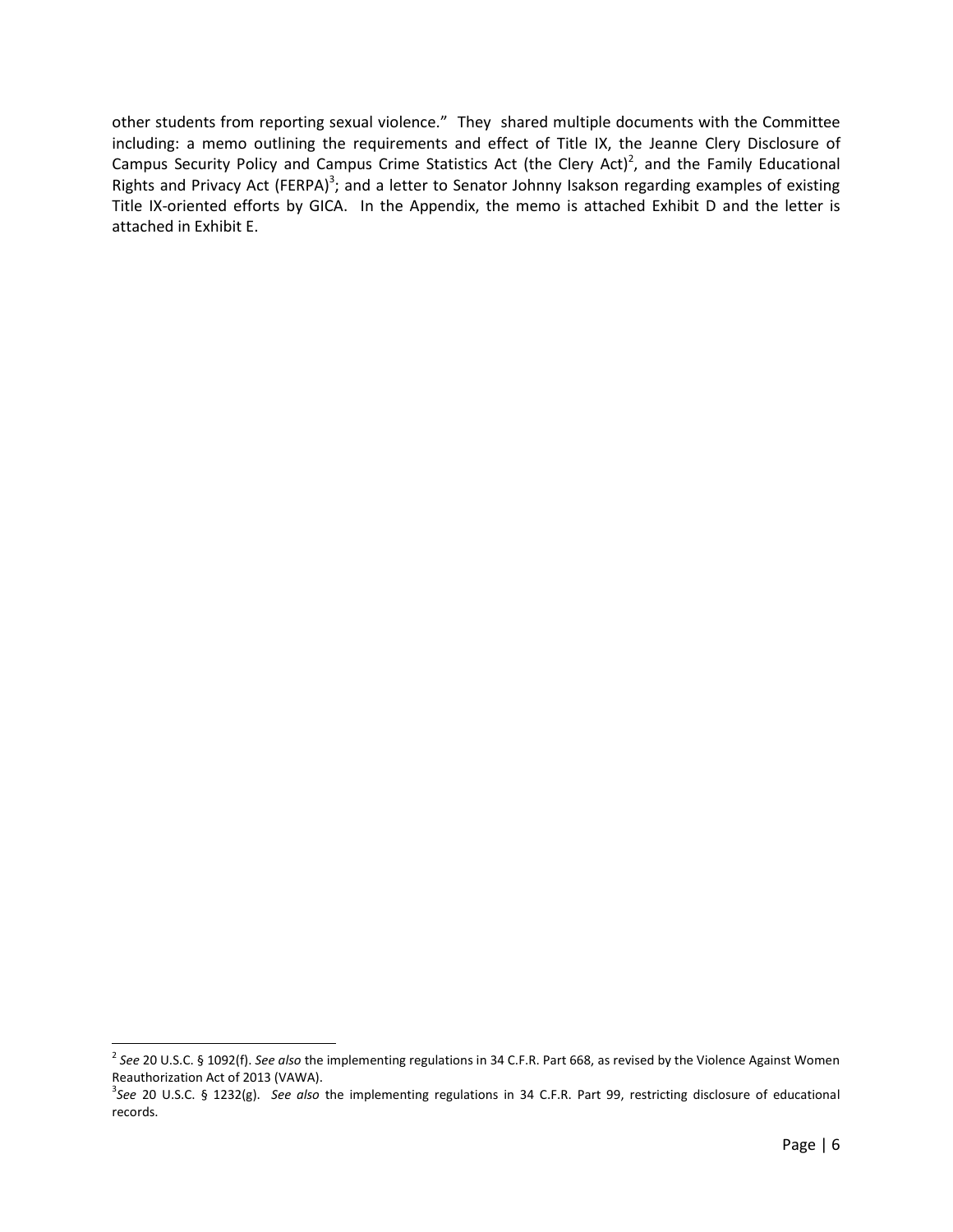## **CONCLUSIONS AND RECOMMENDATIONS**

The Committee was encouraged to hear testimony on the multiple initiatives in place and supports the ongoing efforts to address and improve the handling of sexual violence on Georgia campuses. Recognizing the complexity of the issue at hand, the Committee would like to continue to actively study and monitor this issue in 2016. The Committee agrees that it is imperative for Georgia to not fall behind other states in addressing sexual violence in schools. The Committee would like to research what other states are doing and is specifically interested to learn more about the concept of a state oversight body. Finally, the Committee plans to share this report with the Senate Higher Education Committee and hold a joint meeting during the 2016 Legislative Session for the purpose of hearing additional testimony on this issue.